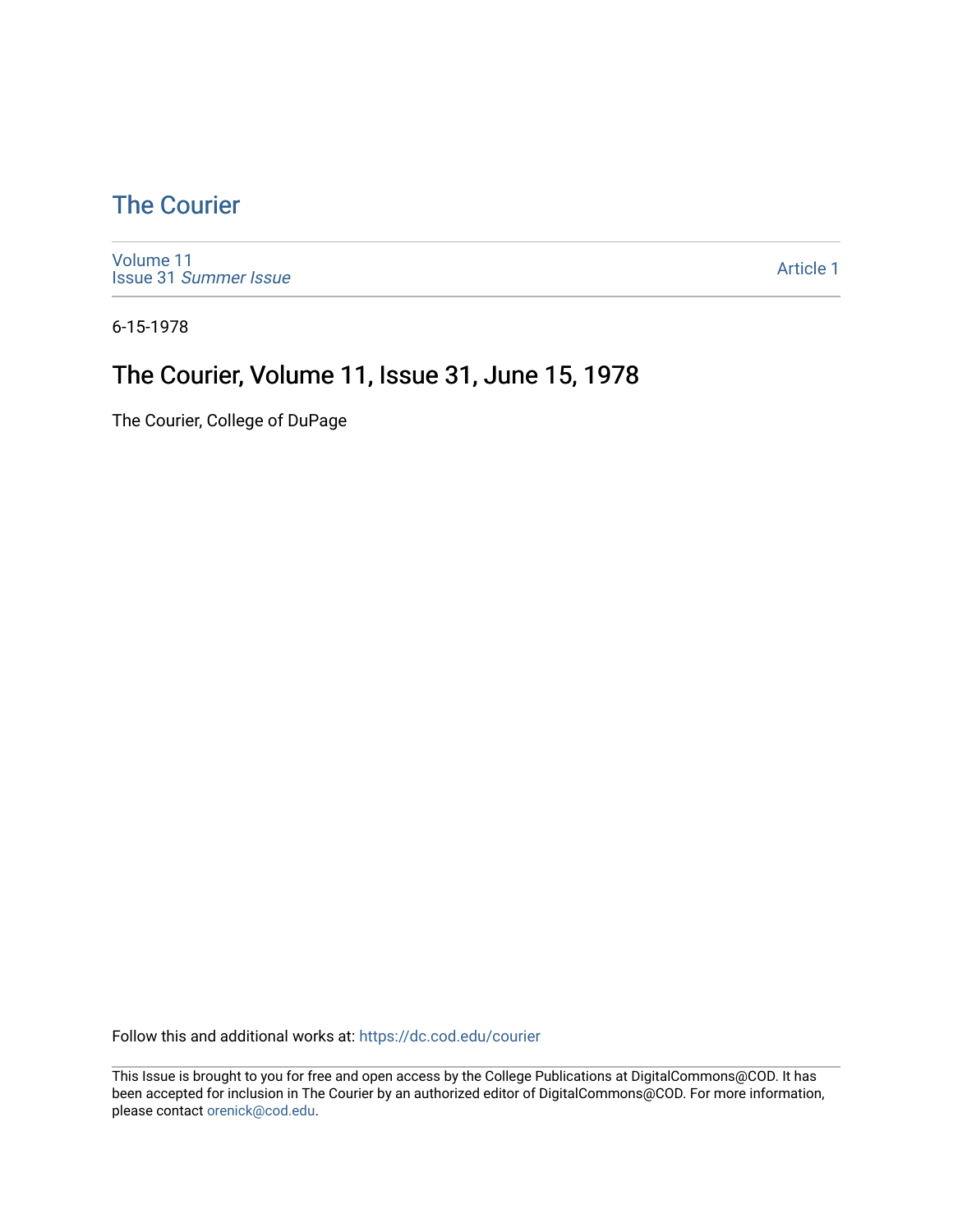

### Blood drive sets record By Pete Garvey

Due to the lack of bags, the blood drive which was held for DuPage basketball player Tom Rowley last week had to be stopped after the collection of 148 pints of blood.

The drive, an effort to help the critically injured Rowley, was "fantastic," ac cording to Health Services official Val Burke.

"We could have had more, but there weren't enough bags," said Burke. "Consequently, we had to turn 20 people away and close up at <sup>3</sup> p.m."

Although many students complained of the usual dizziness after giving blood, Burke said that there were few serious reactions.<br>"When you realize it, there is no sub-

stitute for whole blood," said Burke. "For a person to get blood, someone has to give blood, and I am really proud of the way the turnout went."

Burke went on to say that there was an especially large turnout by the athletes, cheerleaders, and Rowley's fellow basketballers. Even CD's new basketball coach Don Klaas stopped by to give a pint, as did football coach Bob McDougall.

As far as any other activities for Rowley go, the "Tom Rowley Trust Fund" in the First Security Bank of Glen Ellyn has netted \$255 so far.

Dr. Robert Seaton, director of Planning and Development, said that the blood drive was the last official act of the year for Rowley. An action group which includes Seaton and Sports Information Director Tom Lamonica will meet in July to discuss the possibility of establishing an "injured student fund" for any DuPage student who is seriously hurt.

This would have an advantage over the "Rowley Fund" because it would be tax free which the "Rowley Fund" is not. Lamonica said that because the "injured student fund" would be dealt with by the school and not by a bank, it would therefore receive a tax-free status.

# Board meeting: \$RO —

# **Faculty negotiations stalemated**

#### by Dan Faust

More than 80 people packed the Board of Trustees Wednesday night meeting; mostly faculty and othersfrom the college community sympathetic to their contract negotiations. The faculty voted last week to reject what was the Board's "final offer."

When the Trustees refuse to negotiate "unionism becomes synonymous with survival, and that is about where we are now," said Pete Russo, president of the CD Federation of Teachers.

But the Board feels it is "in the best interest of the college to have a balanced budget," according to Trustee Evelyn Zerfoss. Speaking on behalf of the Board, she said it would be unfair to the taxpayers and students, who would pay for the increase, to give the faculty as much as they asked for. She said the student cost here is already

the second highest among community colleges in the state, and is projected to be the highest by next year. The average faculty salary here, she added, is the highest in the state.

A seven per cent increase was offered to the faculty, compared to a nine per cent figure Faculty Senate Chairperson Joan Bevelaqua said they had requested. "The Board believes that the increase offered is justified and equitable to all parties involved," replied Zerfoss.

"The Board has nothing against paying the faculty its just desserts," said Trustee James Blaha, but added that they are "open to any suggestions" on how to get the needed revenue.

The taxpayers want waste cut, not services, at CD, according to Donna Wilkes, an instructor speaking for the faculty. She also complained that student costs have been going up, as faculty salaries have been going down.

Student Body President Dan Bagley cited three college accounts he thought might be wasteful, totalling \$445,000. Student Government is officially supporting the faculty in their negotiations.

"It is not the Board of Trustees or the administration that make this college, but the faculty," Bagley said, "but the Board and administration can sink it."

There has been a lot of bad press about CD, former student senator Dan Lyons said, and "it didn't come from the students or the faculty."

Handbills and 150 posterssympathetic to the faculty were torn down by the administration, according to faculty member A1 Lanning, some by the college president himself. Lanning said faculty posters were tom off the walls, while other posters were left up right next to them. Maintenance employees were also instructed to tear down faculty posters, Lanning said.

Student Government members at the meeting complained of being intimidated. Student senator Tony Block said he

received a phone call saying to stay out of administrative business, with a possibility of harm coming to him if he didn't. Prior to the meeting, Bagley said an administrative official told him life on campus could be "made very difficult" for those who create waves.

"I am glad to see the students supporting the faculty," Blaha said, "since they would pay a large portion of the in crease in pay." He added, however, that

he still felt the Board's decision on the matter was "realistic" on the basis of the figures they have seen.

"We (in SG) feel we are representing a vast majority of the students" at CD, Block said. He added, to the Board, "You have come to a dead screeching halt, and the faculty will lose their enthusiasm through all this. It does come back to the classroom, and that's where it affects the students."



Wednesday night's Board of Trustees meeting drew an audience of more than 80 concerned CD faculty members and students. Discussion of salary was the main attraction during most of the three hour gathering.

# Berg's legacy to college detailed at faculty meeting

by Jolene Westendorf

The question "why was Dr. Berg fired?" was asked, but not answered to the faculty's satisfaction at a Faculty Association meeting recently.

Carter Carroll, instructor, asked the question of Dr. Wendell Wood, chairman of the Board of Trustees. Wood replied that he didn't vote that way, but "after much soul-searching, we were convinced for different reasons that the college needed a change in leadership. I'm sure it's that simple."

Carroll then asked if a president could be fired with no reasons given, could that happen to a member of the faculty also?

Wood said that "there is no assurance in the future that any one of us could not be let go without reason." Wood also pointed

out that he cannot speak for future Boards. Dr. Berg spoke next. "There is a disease which can affect the chief administrator. It's an arrogance which can lead to an

assumed role of leadership with the Board which is beyond good sense." Berg's "legacy" includes five goals. The

first is that CD will be truly recognized as a community college. The second is that CD will become unique among such in-, stitutions and develop its own identity.

"This institution should be first class. We should be the best in Illinois in salary, staff, and education," said Berg as his third goal.

His fourth goal is for the college to be semi-autonomous, and be governed by the local board more than the state board.

"We are only limited by our imagination. We have to become a leader among community colleges, not imitators," said Berg, as his fifth goal.

Ted Tilton, interim president, said that he feels he is "the man-in-the-middle now" and will "attempt to try and get the split Board back together."

He assured the Faculty Association that. he realizes he is only an interim president, and the direction of CD will remain the same.

"I'm not afraid to be disappointed. I don't prepare for the worst. I know there are philosophical differences between the groups on campus, i.e. Berg, the Faculty Senate. We've had our share of problems,' said Tilton.

On hand for the CD graduation ceremonies last week were Marjorie Tobey, center, and her relatives. On the left are her grandmother Laila Gierman and her mother Laila Jones. On the right are her daughter Julie Hudson and her granddaughter Jennifer Hudson. Tobey received an Associate degree in Applied Science in Nursing.

Mothers and daughters turn out to cheer mother/daughter grad

#### by JoAnn Westrate

Mariorie Jones Tobey had a rooting section of five generations watching her graduate last Thursday.

Tobey's 89-year-old "Gram", Laila Ewing Gierman, drove her own car out from Park Forest South. Her mother, Laila Gierman Jones, arrived from Hot Springs Village, Arkansas, for ths event. And her husband, Stephen Winter Tobey, and daughter, Julie Tobey Hudson, drove in from Midland, Michigan, with 15-dayold granddaughter Jennifer Lynn.

Tobey was graduated from Sigma college, with an Associate Degree in Applied Science in Nursing. She will take her State Boards in July to become a registered nurse.

Tobey and her husband, after living in Massachusetts for ten years, moved to Midland two and a half years ago, where

her husband is now a research chemist with Dow Chemical.

Tobey planned to go to nursing school there, but soon learned it would be at least two years before she could even enroll. Since she and her husband were both from the Chicago area originally, he suggested she return here for her

For the past two years they have been commuting on weekends. Tobey credits her husband's support for getting her through the difficult times. Whenever she would become discouraged, he would tell her she had come so far already, and not to give up on the dream she had held for so many years.

Tobey has shared an apartment these past two years with Carol Judd, also a nursing student at CD. Over that time they've had various family members and friends as part-time roommates.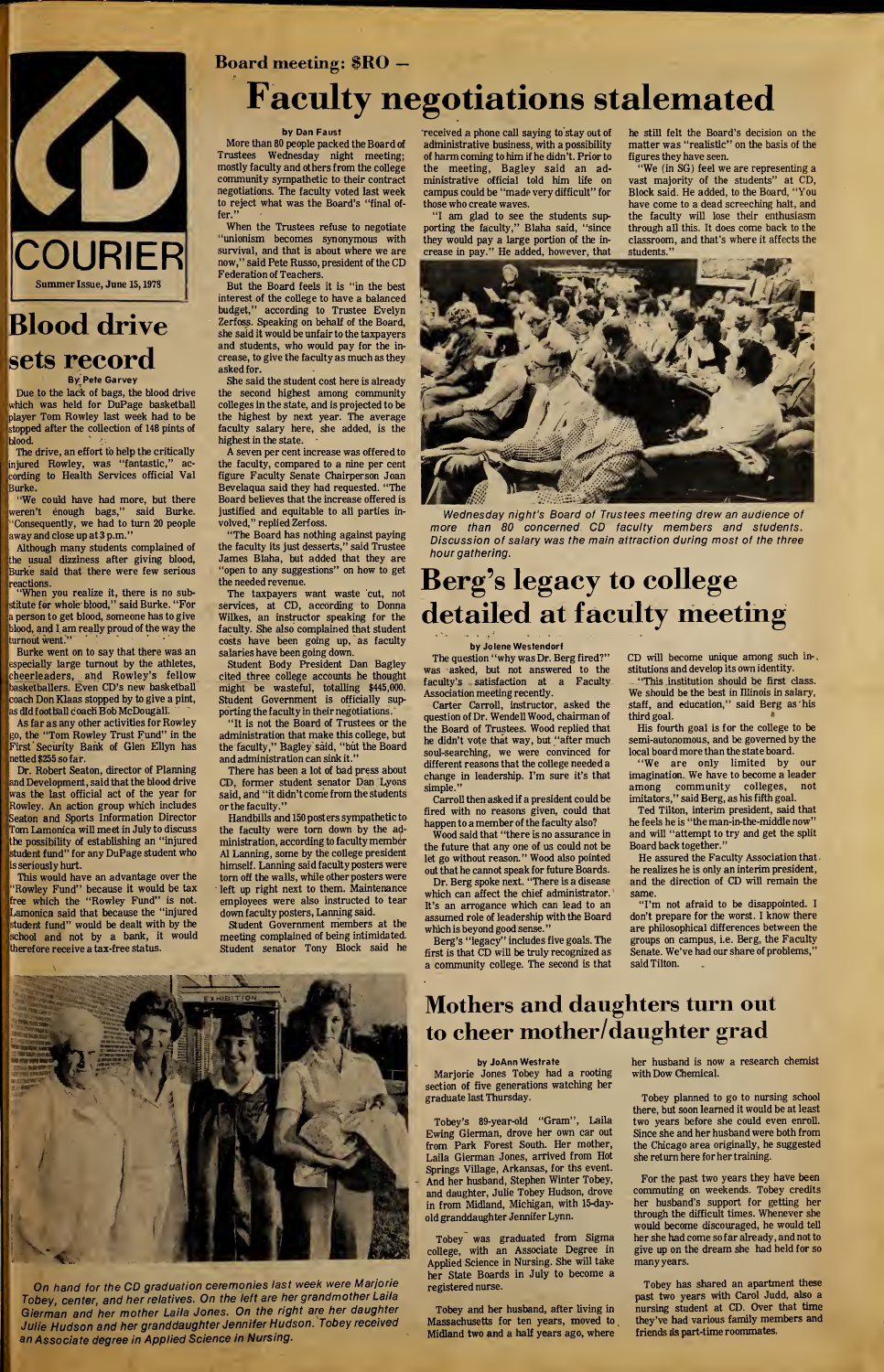THE COURIER, Page 2 June 15,1978



(Editorial opinions do not necessarily represent the views o£ the staff or the College of DuPage.)

The Summer Courier will appear three times. Editorial offices are in the white barn east of J Bldg. Telephone, 858-2800, ext. 2379 or 2113. The college is located at Lambert Road and 22nd Street, Glen Ellyn, Ill. 60137.

Executive Editor .....Jolene Westendorf Executive Equior ......Jolene Westendorf<br>Editor...........................Dan Faust<br>Managing Editor ................Dan Faust managing Editor ..............Dan Faust<br>Faculty Adviser.............John Meader<br>Summer staff includes JoAnn Westrate, Carole Rosebaugh, Luke Buffenmeyer, Barbara Ladner, Pete Garvey, Gary Swanson, Dan Folz and DarioTranter.

# More than we thought

Graduation was more than we thought it was going to be. Dean Robert Warburton's commencement address was longer than we thought it was going to be. The potholes and traffic were more than we thought. It was a nice ceremony, don't get me wrong, just more than we thought.

Warburton's speech on careerism lasted 23 minutes (as timed by one bored member of the audience.)

Two older children had time to fall asleep as they waited patiently for their mother's name to be called.

One girl had time to count all the names in the program. (There were 1575.)

One boy had time to draw a work of art on the back of his program cover.

Two faculty members had fun timing how long it took Warburton to say certain words.

The speech could have been shorter, there is no doubt about that. Warburton's speech could have been

replaced with more numbers from the choir, who were, as usual, excellent.

This was the first year that graduation ceremonies were held at the DuPage County Fairgrounds. There was plenty of room, but traffic was not flowing smoothly. Better police traffic control would have been helpful.

Rumor had it that the faculty members were going to wear their white arm bands in protest of their salary at graduation. The only person I saw wearing one was Dan Bagley, Student Body President.

For as many students and faculty and friends and relatives that came for the commencement, I'm surprised at how well it did go.

-Jolene Westendorf

# Pizza and romance combine well at Vincenzo's

#### by Dan Foiz .

Here's a pizza place I know you'll like. It's called Vincenzo's Italian Villa and it is located at <sup>2021</sup> Ogden Avenue in Downers Grove.

Vincenzo's is a small restaurant that has a very pleasant and romantic atmosphere. The noise level is the lowest of all the restaurants I've ever been in.

Vincenzo's offers a wide variety of Italian cuisines, which includes spaghetti, ravioli, etc. along with all sorts of Italian sandwiches.

The pizza, which is very good, consists of a superthin crust, hot tomato sauce, and a fair supply of mozzarella cheese.

Another aspect about Vincenzo's is that they have good tasting beer: Michelob, along with imported beers that are

available. Prices for the drinks and food are a little on the high side, but not too outrageous.

A unique feature in Vincenzo's is that they have a couple of separate eating booths (or small rooms) .that, two.people can occupy. These "rooms" are very private, secluded, and most of all romantic.

It would be a nice place to giveyour girl, say, an engagement ring, because these booths are really breathtaking.

One disadvantage to these booths, however, is that they are on a first-come, first-served basis. But in any event, this feature of Vincenzo's is very nice.

So if you like Italian food and would like the chance of dining in a very private room, try Vincenzo's, she might say yes!

# Work World Herb Rinehart

The Career Guidance Center, a funded project housed in the Career Planning and Placement Office, J123, now has a telephone information system for job referral and/or job hunting information in operation. Tapes presently available in the job hunting information areas are: Do's and Don'ts of Interviewing, How to Write Letters Regarding Employment, and How to Write a Resume. These are all short tapes (about three minutes) that give good "nuts and bolts" information.

Here are the instructions on how a student would use the Job Referral Tapes. It is most important that they know which tape ortapesto ask for. We have organized 16 different occupational cluster areas. When a student calls, he should ask for one or more tapes. These will be played, listing the job title, location, qualifications, salary, address, telephone number, and contact person. These tapes are updated twice a week... on Tuesday and Friday.

The tapes may be requested by number orname, asfollows:

Number Name **Health Related** 

- Human Services / Recreation
- Fine Arts / Humanities
- <sup>4</sup> Manufacturing / Factory / General
- Employment
- 5 Crafts / Trades / Mechanics<br>6 Technology / Drafting <sup>6</sup> Technology / Drafting
- 7 Non-Technical Sales
- 8 Technical Sales
- <sup>9</sup> Foodservice / Hospitality
- 10 Business
- <sup>11</sup> Bookkeeping / Accounting
- 12 Data Processing
- <sup>13</sup> General Clerical / Reception
- 14 Typist
- 15 Secretary
- 16 Special Clerical

Other "special" tapes available deal with Financial Aid Information: aid application process, on-campus student employment, student loan program, and grants and scholarships.

Eor any of the information or job referral tapes listed above,call 858-2871 or 858-2917 and ask for the tape of your choice, by name or number.



## The few who attended

Student Government allotted itself \$1,000 to invite club heads, college administration, Board of Trustees, and others to join them at their inaugural banquet Tuesday night. It was a pretty nice dinner, for the few who attended.

SG got a reasonable turnout from itself, not to mention several of the poll judges from the latest election. The college administration and Courier each had some people attending, and two members of the Board of Trustees even showed up for the occasion. The remainder were wives, husbands, boyfriends, girlfriends, and aquaintances. One wonders how many people noticed that the college president wasn't even there.

The people from SG just didn't have enough time to get everything together for this banquet. . .they probably didn't have very much more than a month or so, not counting, of course, the week they delayed the banquet at the last minute.

Let's hope the'new SG'administration sworn in Tuesday can plan a little better than the old.  $\ldots$   $\ldots$  -Dan Faust

### Letter to the Editor

#### Dear Editor:

It appears fairly reasonable to me that the Board should offer a seven per cent increase to the faculty in these perilous albeit inflationary times. Butthe seven percent does not fall equally among us. For nearly ten years now the distrubition by percentage has widened the gap between the highly paid and the lowly paid staff at the college.

The only way at this time I would seriously consider accepting the Board's offer would entail sacrificing all step raises and negotiated increases on the part of the administration or at least those who are on D and  $\dot{E}$  scales  $\dot{-}$  giving that anticipated increase in cash value to the classified staff.

Such an arrangement as unorthodox as it appears, would go far to erase the divisiveness — the mounting feeling of class separation that has eroded our moral solidarity at the college.

Bob Peterson Faculty member LRC

# Courier editors chosen by Board of Publications

Charlotte Manning is the new Courier editor and Dan Faust the new managing editor for the 1978-1979 school year. The choices were announced by the Board of Publicationslast week.



Manning worked for her Downers Grove high school paper and for the Downers Grove Reporter. She is majoring in business at CD.

"I would like to see greater student involvement in the writing of articles and editorials as well as in photography forthe Courier," she said. "I'd also like to include features on students each week such as

concert reviews, and album reviews." Manning will be taking courses at CD this summer and begins in her new position with this first summer issue of the Courier.

Faust worked for the Courier as a reporter during the entire past year and also will work on the summer issues. He was editor of his Lisle high school newspaper and was a stringer for the Suburban Trib. His major is journalism. Faust commented that he will do his best "to find and hold a quality team of journaliststhroughout the coming year."



Dan Faust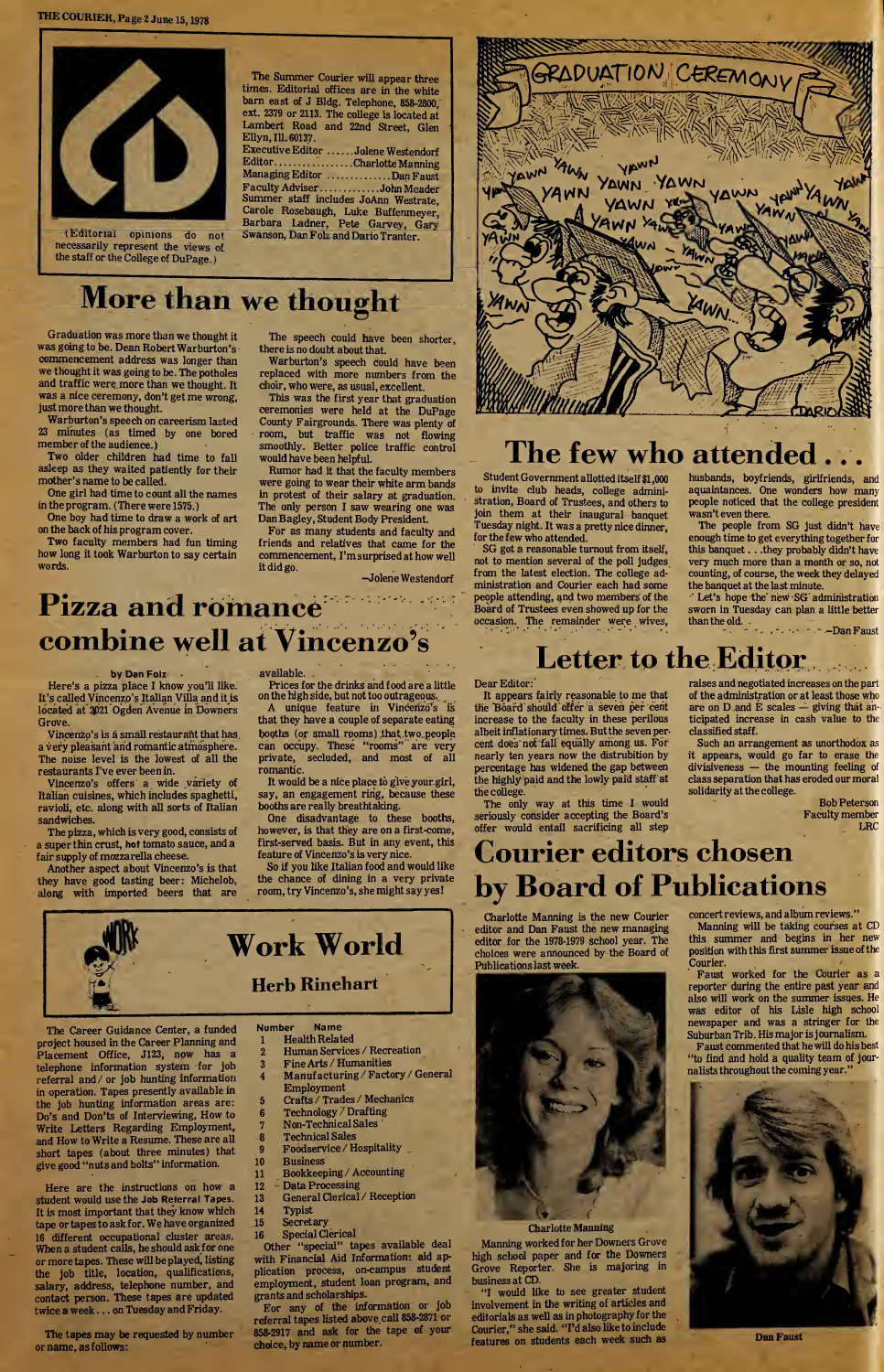# SG supports faculty in contract negotiations

#### by Dan Faust

"Student Government supports the teaching faculty in their proposed contract and negotiations and feels that their requests should not be denied," according to a resolution passed by the Student Senate last week.

The faculty is asking for three main points in their contract negotiations, according to Joan Bevelaqua, Faculty-Senate chairperson.

She said they want to maintain the benefits they have at this point, asking for no new benefits; they want a nine per cent increase in salary; and they want a job description for faculty in writing.

SG's resolution said the "outstanding instructing staff" at CD deserves "every benefit that their proposed contract calls for." It also pointed out that the salary of instructors here has risen only five per cent, while the cost of living has gone up 7.7 per cent.

Other Senate actions in the last two weeks' included reprimanding Valerie Prohammer, then SG comptroller; deciding on a class gift; and passing six finance bills.

Prohammer was reprimanded by the Senate "until such time that she demonstrates a willingness to fulfill the responsibilities" of her office. The action was taken with just 10 days remaining in her term, which expired Sunday night.

The resolution also resolved that Senate Finance Chairman Tony Block would present the Student Activities budget to the Board of Trustees, normally a responsibility of the comptroller.

A sculpture or a wall hanging will be the class- gift- to. the school for the 1977-78

### *FROJECTIONIST NEEDED*

There is an immediate opening for projectionist for the Student Activities summer film series at CD. Anyone interested must be available for 9 a.m., 7 p.m. and 9 p.m. showings on the days when movies are scheduled. It is required that the person be a full-time student with at least a 2.0 GPA.

Pay is \$2.65 per hour. For more information, call ext. 2241.

#### The College of DuPage Program Board

has open positions. We are now accepting applications for next year's Program Board. All students who are interested can apply immediately. You must be:

> •Enrolled for at least 12 hours during your employment

—Experience preferred—

Work in:<br>Concerts Le Lectures<br>e Clubs Coffeehouse

Films Special Events Publicity and Promotion

For further information, call ext. 2241 or drop in at the Student Activities office in K148.

school year. The Senate unanimously passed a bill to commission a CD art class to "design and construct" the gift.

Finance bills to appropriate \$50 for election leaflets, \$71.55 to pay poll judges, \$50 as a donation to the Organization of Community College Students, and \$1,000 to pay for SG's annual inaugural-recognition banquet were approved by the Senate two weeks ago.

Last week, they passed bills to pay \$15.49 to reimburse former senator Kathleen Willig for books she bought for the Senate on parliamentary procedure, and \$20.45 to buy two books for SG's food service task force.

A \$200 bill to provide "transportation, lodging, meals, and all other expenses legitimately incurred" by Block on a trip to Springfield for an Illinois Community College Board meeting was also approved. This bill, however, received complaints from some senators, who said the ICCB should pay, since it is their meeting. Each of the other bills passed unanimously.

### Free film series opens on campus

"Films of the Forties" will be offered free to the public at CD during the summer quarter.

While the films are shown for study by a Humanities 100 class and by an English 110J class, they are also open to anyone who simply enjoys fine films. They will be shown at 9 a.m., 7 p.m. and 9 p.m. in Room 1000, A Bldg.

On Monday, June 18, Dana Andrews and Richard Conte are featured in the 1946 Lewis Milestone film, "Walk in the Sun." This is a war film dealing with the Italian invasion which is focused on the life of the individual soldier.

On Tuesday, June 20, the movie is "Across the Pacific," from 1942. It stars Humphrey Bogart, Mary Astor and Sidney Greenstreet and was directed by John Huston. The story involves Japanese attempts to blow up the Panama Canal.

On Thursday, June 22, "Hail the Conquering Hero" will be shown. The 1944 film stars Eddie Bracken, was directed by Preston Sturges, and is a comedy-satire about a medically discharged Marine who returns to his small town and a magnificent welcome.

"The Stranger" with Orson Welles, Edward G. Robinson and Loretta Young will be shown on Monday, June 26. This 1946 film was directed by Welles and is the suspenseful drama of a top-ranking Nazi's life after the war in a small New England town.

On Thursday, June 29, "The Gang's All Here" will be featured. Busby Berkeley's 1943 film stars Carmen Miranda, Alice Faye and Benny Goodman.

The final movie of the series will be "The Men" with Marlon Brando. The 1950 movie was directed by Fred Zinneman and was Brando's first motion picture. He portrays a paralyzed war veteran adjusting to peacetime America.

This summer film series is sponsored by Student Activities. For more information, call Allan Carter, ext. 2124.

Now available

White Sox tickets Box seats \$5 at Campus Center Box Office Wednesday, July 26 vs. Oakland Thursday, August 24 vs. Kansas City Both games at 7:30 p.m.

Discount Tickets for Marriott's Great America Regularly \$8.95 Now \$6.75 at Campus Center Box Office



Virginia Harms



Tim Trager

### College honors top graduates

Virginia Harms of Glen Ellyn and Tim Trager of Oak Brook were honored as CD's Outstanding Students for <sup>1978</sup> at the graduation ceremonieslast week.

Both students maintained a 4.0 grade point average during their attendance at the college.

Harms received an Associate of Arts degree in nursing and will be employed in the oncology department of Mt. Sinai Hospital in Chicago. She plans to continue her education by earning Bachelor and Master of Science degrees in nursing after working for a year or two.

Harms is married and has three children.

Trager will enter Northern Illinois University in the fall, majoring in accounting, and plans to become a tax attorney. At CD he served on the Task Force on Advising and Counseling, the Student Activities Committee of Kappa College, and has been a two-year member of Phi Theta Kappa, a national honor fraternity.

Trager is a special employee of Marriott's Great America where he works at repairing and restoring their music machines.

INGOLS NEW ASSISTANT DEAN

Cynthia Ingols, political science in structor, has been appointed Assistant Dean of Kappa college effective June 12.

THE COURIER, Page 3 June 15,1978

## PE classes still open

Even though the summer session at CD has started, there are still openings in some of the most popular physical education recreation classes.

Students can still enroll in golf, tennis, skin diving, and scuba classes taught by members of the DuPage coaching staff.

Don Klaas, new head basketball coach, has openings for golf classes. Klaas, the former golf coach at University of Wisconsin-Richland, has two 10-week classes still open on Tuesday and Thursday mornings. One class meets from 8- 8:50 a.m. and the other follows from 9-9:50 a.m.

A special five-week session will begin July 17 with Tuesday and Thursday classesfrom 8-9:50 a.m.

The newly installed lights at the College of DuPage courts will be busy this summer with Dave Webster's night tennis classes. Webster, two time Illinois Community College Coach of the Year in tennis, has room in his first five-week session class from 8 to 9:50 p.m. Monday and Wednesday until July 14. This will include both a Tennis I class for beginners and a Tennis II class for those with more refined skills.

Swim coach A1 Zamsky will supervise the diving classes on Thursday and Friday mornings for the 10-week session. On Thursday, the class will meet from 7 to 8:50 a.m. at the Glen Ellyn YMCA. Each Friday the class will meet in Room 2015 of

A Bldg. The 10-week session ends Aug. 18.

For more information, call the Athletic Office, ext. 2365.

### SG 'challenged' at Inaugural

Student Government's Inaugural and Recognition Banquet was held Tuesday night to inaugurate Dan Bagley and Roxy Papageorge as next year's Student Body President and Vice-President.

Tom Schmidt, director of Student Activities, spoke on leadership and government, which he said, "go hand-inhand."

He commended Student Government for their record voter turnout their last two elections.

Schmidt commented on SG's role. "They have to maintain a listening ear to the students. They have to make a com mitment. They have to be patient, and they should try to stimulate programs."

"I'm going to challenge you. Challenge you on budgets, legislative action, elections, and continuity of programs. We've had officers who have stayed in their offices all year, and I hope to see it continue," Schmidt said.

Student Government members, the Courier, and the poll judges for the last election, were honored at the banquet.



At the Student Government Inaugural and Recognition banquet Tuesday evening, Dan Bagley, above, was sworn in as Student Body President by Rick Powers, Chief Justice of the Court of Student Affairs. The banquet was held in the Campus Center and was attended by students, faculty and members of the Board of Trustees.